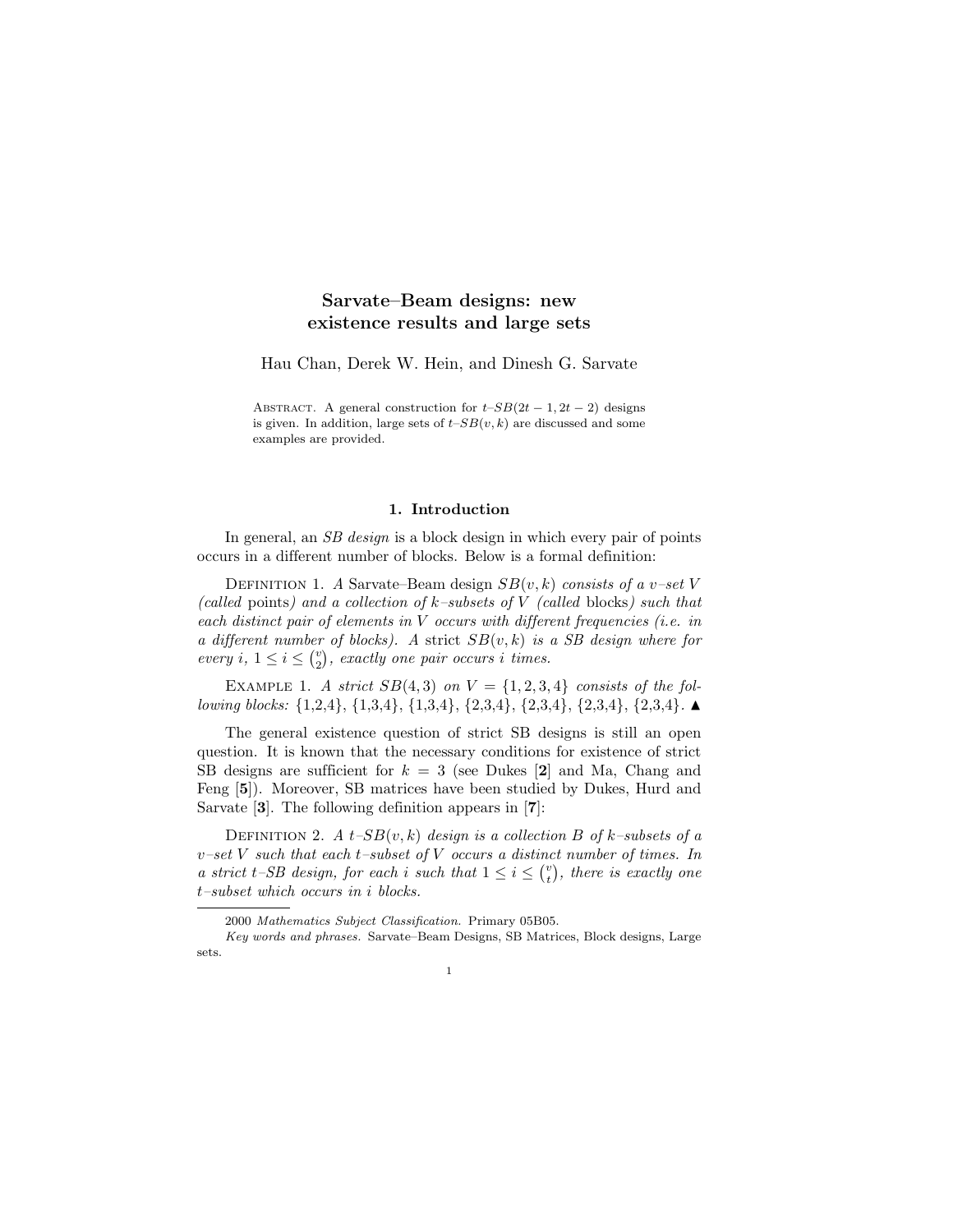### 2. Existence results

Sarvate and Beam [6] showed that a non–strict  $(n-2)$ – $SB(n, n-1)$ design exists for every positive integer  $n \geq 3$ . Recently, Chan and Sarvate [1] have proven that a non–strict  $2-SB(n, n-1)$  design exists for every positive integer  $n \geq 3$ . In this paper, we want to generalize these two results and prove that a non–strict  $t-SB(n, n-1)$  design exists for every positive integer n, where  $n \geq 2t - 1$  and  $2 \leq t \leq n - 2$ . But first let us consider a general construction for non–strict  $t$ – $SB(2t - 1, 2t - 2)$  designs for  $t \geq 3$ .

## 2.1. Construction of  $t$ – $SB(2t-1, 2t-2)$  design for  $t \geq 3$ .

THEOREM 1. A non–strict  $t$ – $SB(2t-1, 2t-2)$  design exists for every positive integer  $t \geq 3$ .

PROOF. Let  $B_i$  be the subset  $\{1, 2, \ldots, 2t - 1\} - \{i\}$  of the set  $V =$  $\{1, 2, \ldots, 2t - 1\}$ , and let the frequency of  $B_i$ , denoted  $f(B_i)$ , be  $2^{i-1}$  for all i's. We claim that this construction produces a non–strict  $t$ – $SB(2t 1, 2t - 2$ ) design. Suppose this is not true; that is, the above construction does not produce a non–strict  $t$ – $SB(2t - 1, 2t - 2)$  design. It follows that there exists at least two subsets out of the  $\binom{2t-1}{t}$  subsets that appear the same number of times. Let  $a = \{a_1, a_2, ..., a_t\}$  and  $b = \{b_1, b_2, ..., b_t\}$  be t–subsets such that  $f(a) = f(b)$ . Note that the frequency of each t–subset is determined by the the sum of  $\binom{2t-1}{2t-2} - t = t - 1$  blocks. We have

$$
f(a) = 2^{i_1} + 2^{i_2} + \ldots + 2^{i_{t-1}}
$$
 and  $f(b) = 2^{j_1} + 2^{j_2} + \ldots + 2^{j_{t-1}}$ 

Moreover, we have that

$$
f(a) = 2^{i_1} + 2^{i_2} + \ldots + 2^{i_{t-1}} = 2^{j_1} + 2^{j_2} + \ldots + 2^{j_{t-1}} = f(b)
$$

Without loss of generality, assume that  $i_k \neq j_n$  for  $k, n = 1, 2, \ldots, t - 1$  (so that the equation above would be in its simplified form) and let  $i_1$  be the smallest power. It follows that

$$
1 + 2^{i_2 - i_1} + \ldots + 2^{i_{t-1} - i_1} = 2^{j_1 - i_1} + 2^{j_2 - i_1} + \ldots + 2^{j_{t-1} - i_1}
$$

Since there does not exist a  $j_k$   $(k = 1, 2, \ldots, t - 1)$  such that  $j_k = i_1$ , we have a contradiction. Therefore  $f(a) = f(b)$  if and only if  $a = b$ .  $\blacksquare$ 

NOTE 1. The designs constructed here are not strict, as the size of the integer  $2^{i-1}$  is sufficiently large. We see that there are t–subsets with frequencies greater than  $2^{2t-2} = 4^{t-1}$  and it can be seen by mathematical induction that  $4^{t-1} \geq {2t-1 \choose t}$  for all positive integers t.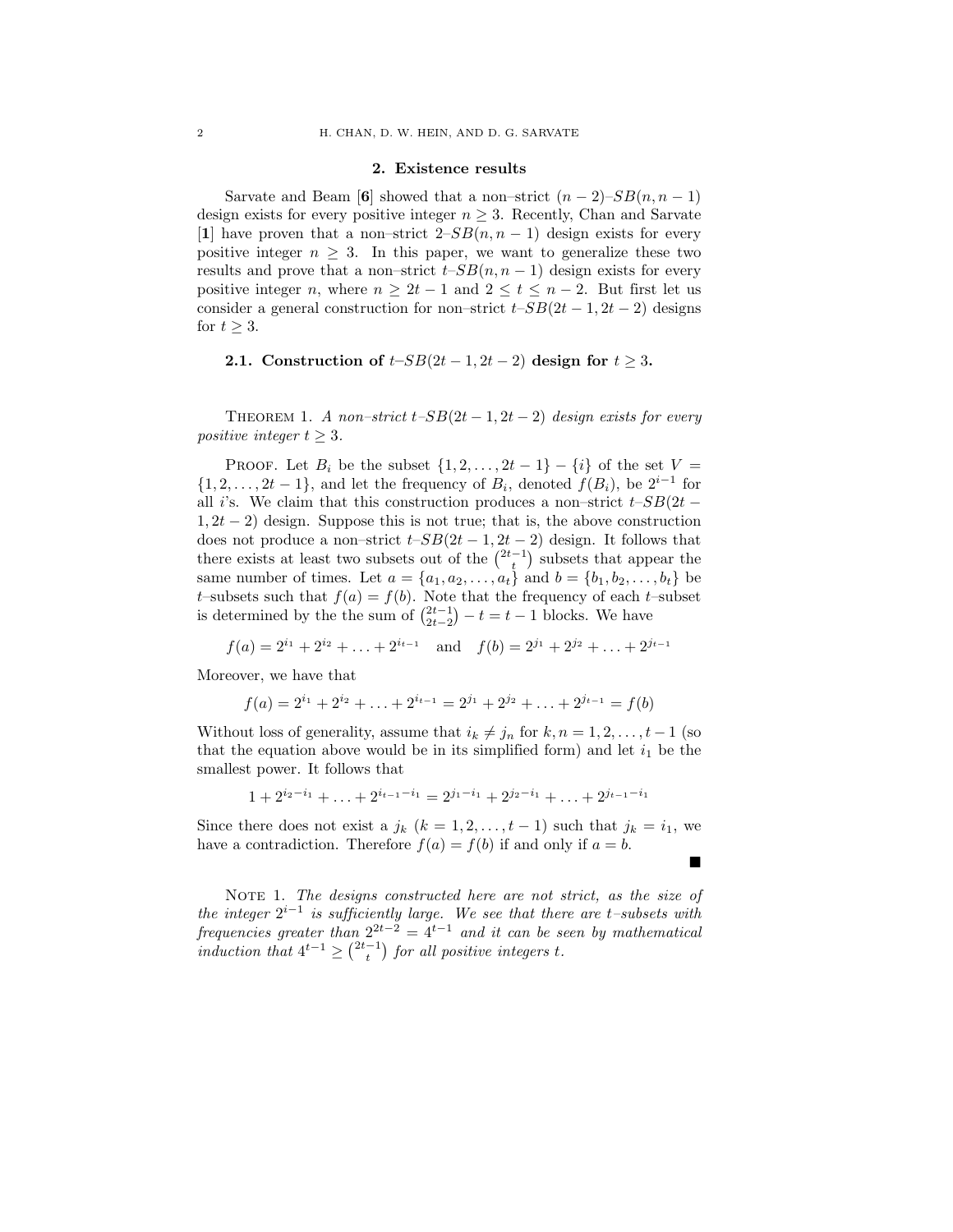Before we state the next theorem, recall that Chan and Sarvate [1] proved the following lemma:

LEMMA 1. A non–strict  $t-SB(n, n - 1)$  design is also a non–strict  $(t-1)$ –SB $(n, n-1)$  design if  $n-1 > 2t-2$ .

We now use this result to prove the following:

THEOREM 2. A non–strict  $t$ – $SB(n, n-1)$  design exists for every positive integer n, where  $n \geq 2t - 1$  and  $2 \leq t \leq n - 2$ .

PROOF. It has been proven that for  $t = 2$  and  $t = n - 2$ , a non-strict  $t-SB(n, n-1)$  design exists for positive integers  $n > 3$ . Now we only need to show that a non–strict  $t$ – $SB(n, n-1)$  design exists for  $2 < t < n-2$ . By Theorem 1, a non–strict  $t$ – $SB(2t-1, 2t-2)$  design exists for every positive integer  $t \geq 3$ . Furthermore, Lemma 1 together with Theorem 1 extend the existence of a non–strict  $t-SB(n, n-1)$  to all n (for fixed t). Hence, the result follows.

### 3. Large sets of SB designs

In this section, we give examples of large sets of SB designs.

DEFINITION 3. Let V be a v–set. A family of  $t$ – $SB(v, k)$  designs on V, say  $B = \{B_1, B_2, \ldots, B_n\}$ , is a large set with multiplicity s if the multiunion  $\bigcup_{i=1}^n B_i$  gives s copies of the set of all k–subsets of V for some integer s and if there is another family of  $t$ -SB $(v, k)$  designs  $C = \{C_1, C_2, \ldots, C_m\}$ where  $\dot{\cup}_{i=1}^m C_i$  gives u copies of the set of all k–subsets of V, then  $s \leq u$ .

Before exhibiting examples of large sets of  $t-SB(v, k)$ , we need the following formula, which follows from counting in two ways the total of the block frequencies generated by the large set of  $t$ – $SB(v, k)$ :

THEOREM 3. Suppose the multiplicity for a large set for  $t$ -SB $(v, k)$  is s, and let the size of the large set be n. Then  $s \cdot {v \choose k} = n \cdot \frac{{v \choose t} [{v \choose t}+1]}{2^{k \choose k}}$  $2{k \choose t}$ 

EXAMPLE 2. Consider the following set of  $1-SB(3, 2)$  (where the numbers in the table are block frequencies):

| Blocks | Design $1 \mid$ | Design 2 |
|--------|-----------------|----------|
|        |                 |          |
|        |                 |          |
|        |                 |          |

From Theorem 3, a large set of  $1-SB(3,2)$  must satisfy  $s=n$ . Since there exists a unique  $1-SB(3,2)$ , and the largest block frequency is 2, it must be true that s is also at least 2. Hence, this example is a large set of  $1-SB(3,2)$ with minimal  $s = n = 2$ .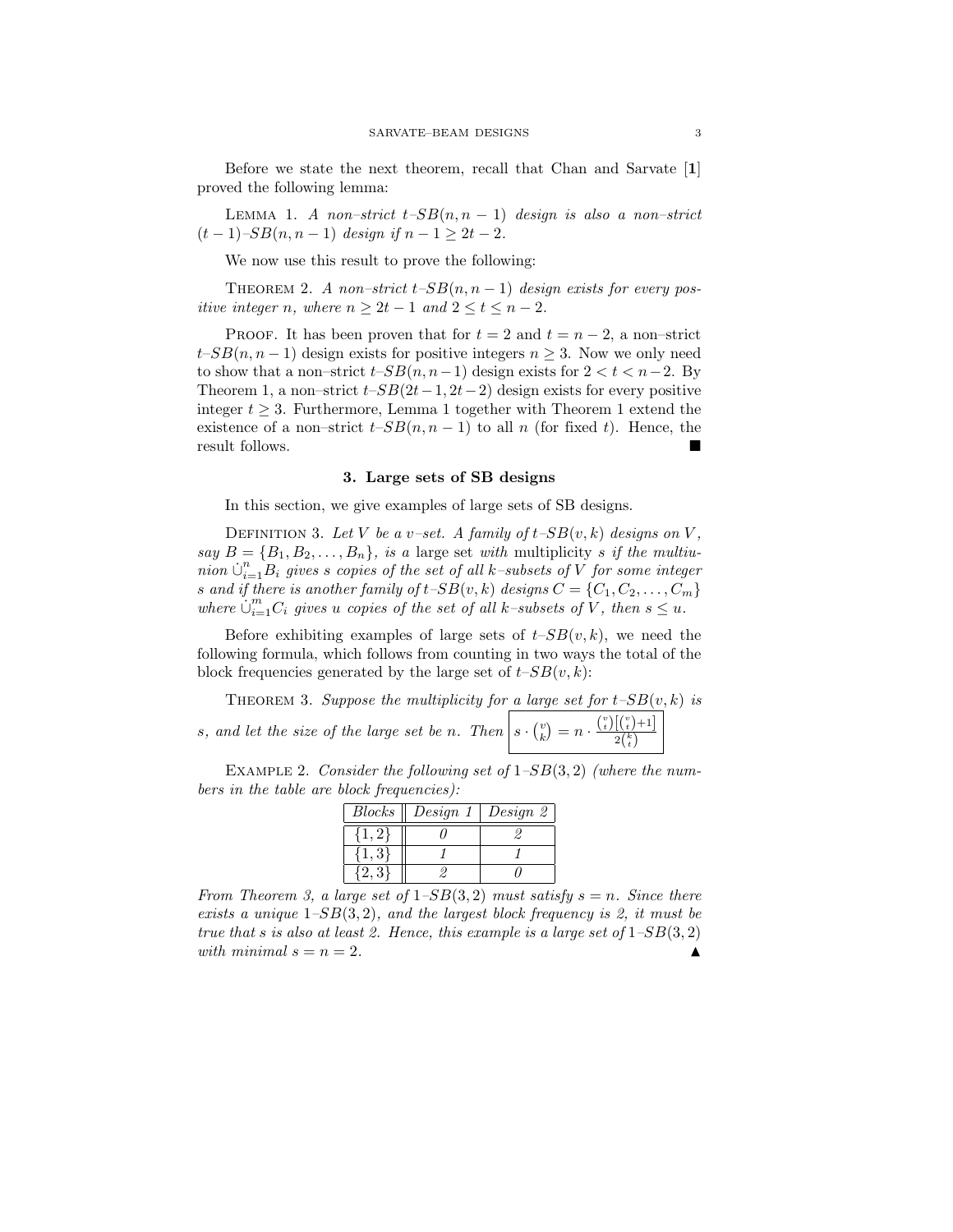|                    | Blocks    Design 1   Design 2   Design 3   Design 4   Design 5   Design 6 |  |  |  |
|--------------------|---------------------------------------------------------------------------|--|--|--|
|                    |                                                                           |  |  |  |
|                    |                                                                           |  |  |  |
|                    |                                                                           |  |  |  |
| $\left[2,3\right]$ |                                                                           |  |  |  |
| 2,4                |                                                                           |  |  |  |
|                    |                                                                           |  |  |  |

EXAMPLE 3. Consider the following set of  $1-SB(4,2)$ :

From Theorem 3, a large set of  $1-SB(4,2)$  must satisfy  $6s = 5n$ . Since 6 divides n and 5 divides s, it must be true that the minimal  $s = 5$  with corresponding  $n = 6$ . Hence, the example is a large set of  $1-SB(4, 2)$ .

EXAMPLE 4. Consider the following set of  $1-SB(7,2)$ :

| Blocks                                                                                                                                                                                                             |                          | Design 1   Design 2                                       | Design 3                  |
|--------------------------------------------------------------------------------------------------------------------------------------------------------------------------------------------------------------------|--------------------------|-----------------------------------------------------------|---------------------------|
| $\{1,2\}$                                                                                                                                                                                                          | 0                        | $\it 1$                                                   | $\it 1$                   |
| $\overline{\{1,3\}\atop{\{1,4\}}}$                                                                                                                                                                                 | 0                        | $\it 1$                                                   | $\it 1$                   |
|                                                                                                                                                                                                                    | $\theta$                 | $\overline{\mathbf{1}}$                                   | $\overline{\mathbf{1}}$   |
| $\{1, 5\}$                                                                                                                                                                                                         | $\theta$                 | $\mathcal{Q}% _{M_{1},M_{2}}^{\alpha,\beta}(\varepsilon)$ | $\overline{\theta}$       |
| $\{1,6\}$                                                                                                                                                                                                          | 0                        | $\theta$                                                  | $\overline{\mathcal{Z}}$  |
| $\begin{array}{l} \overline{\{1,7\}}\ \overline{\{2,3\}}\ \overline{\{2,4\}}\ \overline{\{2,4\}}\ \overline{\{2,5\}}\ \overline{\{2,6\}}\ \overline{\{2,7\}}\ \overline{\{3,4\}}\ \overline{\{3,5\}}\ \end{array}$ | $\it 1$                  | $\overline{\theta}$                                       | $\overline{\mathfrak{1}}$ |
|                                                                                                                                                                                                                    | $\overline{\theta}$      | $\overline{\mathbf{1}}$                                   | $\overline{\mathbf{1}}$   |
|                                                                                                                                                                                                                    | $\theta$                 | $\overline{\theta}$                                       | $\overline{\mathcal{Z}}$  |
|                                                                                                                                                                                                                    | $\theta$                 | $\overline{\mathbf{1}}$                                   | $\overline{\mathbf{1}}$   |
|                                                                                                                                                                                                                    | $\overline{\mathbf{1}}$  | $\overline{\theta}$                                       | $\overline{1}$            |
|                                                                                                                                                                                                                    | $\overline{\mathbf{1}}$  | $\overline{\theta}$                                       | $\overline{\mathbf{1}}$   |
|                                                                                                                                                                                                                    | $\theta$                 | $\mathbf{2}$                                              | $\theta$                  |
|                                                                                                                                                                                                                    | $\overline{\mathbf{1}}$  | $\overline{1}$                                            | $\overline{\theta}$       |
| $\{3,6\}$                                                                                                                                                                                                          | $\overline{\mathbf{1}}$  | $\overline{1}$                                            | $\theta$                  |
| $\frac{\{3,7\}}{\{4,5\}}$                                                                                                                                                                                          | $\it 1$                  | 1                                                         | $\theta$                  |
|                                                                                                                                                                                                                    | $\overline{\mathbf{1}}$  | $\overline{\mathbf{1}}$                                   | $\theta$                  |
| $\{4, 6\}$                                                                                                                                                                                                         | $\overline{\mathbf{1}}$  | $\theta$                                                  | $\overline{\mathbf{1}}$   |
| $\{4, 7\}$                                                                                                                                                                                                         | $\mathfrak{\mathcal{Q}}$ | $\theta$                                                  | $\theta$                  |
| $\overline{\{5,6\}}$                                                                                                                                                                                               | $\mathscr{Q}$            | $\overline{\theta}$                                       | $\theta$                  |
| $\frac{1}{\{5,7\}}$                                                                                                                                                                                                | $\overline{1}$           | $\overline{1}$                                            | $\overline{\theta}$       |
| $\{6, 7\}$                                                                                                                                                                                                         | $\overline{\mathbf{1}}$  | $\overline{\theta}$                                       | $\overline{\mathbf{1}}$   |

From Theorem 3, a large set of  $1-SB(7,2)$  must satisfy  $3s = 2n$ . Since 3 divides n and 2 divides s, it must be true that the minimal  $s = 2$  with  $n = 3$ . Hence, the example is a large set of  $1-SB(7, 2)$ .

EXAMPLE 5. The family of  $2-SB(6,3)$  given in [1] contains errors in the last column, and should be replaced by the following: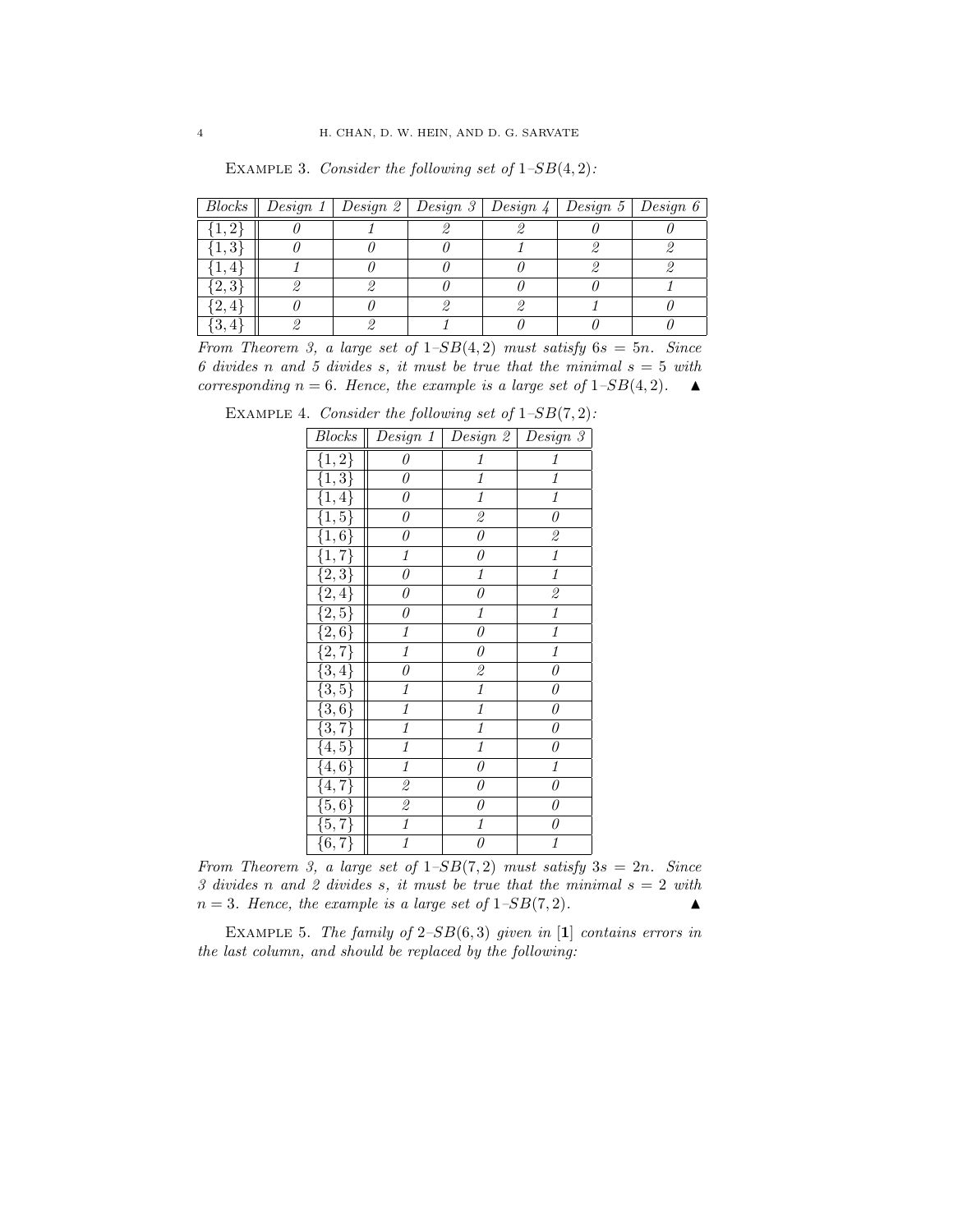| Blocks                 | $\parallel$ Design 1   Design 2   Design 3   Design 4   Design 5 |                                                           |                                                           |                                                           |                                                           |
|------------------------|------------------------------------------------------------------|-----------------------------------------------------------|-----------------------------------------------------------|-----------------------------------------------------------|-----------------------------------------------------------|
| $\{1, 2, 3\}$          | $\theta$                                                         | $\theta$                                                  | $\mathcal{Q}% _{M_{1},M_{2}}^{\alpha,\beta}(\varepsilon)$ | 4                                                         | 4                                                         |
| $\{1, 2, 4\}$          | $\theta$                                                         | $\it 1$                                                   | $\overline{\mathbf{1}}$                                   | $\overline{5}$                                            | $\overline{\mathcal{S}}$                                  |
| $\{1, 2, 5\}$          | $\mathcal{I}$                                                    | $\theta$                                                  | $\overline{\mathcal{S}}$                                  | 1                                                         | $\sqrt{5}$                                                |
| $\overline{\{1,2,6\}}$ | $\theta$                                                         | $\mathcal{Q}% _{M_{1},M_{2}}^{\alpha,\beta}(\varepsilon)$ | $\overline{\mathcal{S}}$                                  | 3                                                         | $\mathcal{Q}% _{M_{1},M_{2}}^{\alpha,\beta}(\varepsilon)$ |
| $\overline{\{1,3,4\}}$ | 0                                                                | $\overline{4}$                                            | $\overline{\theta}$                                       | 4                                                         | $\mathcal{Q}% _{M_{1},M_{2}}^{\alpha,\beta}(\varepsilon)$ |
| $\overline{\{1,3,5\}}$ | $\it 1$                                                          | $\overline{\mathfrak{1}}$                                 | $\overline{\mathcal{Z}}$                                  | $\overline{1}$                                            | $\overline{5}$                                            |
| $\{1,3,6\}$            | $\it 1$                                                          | $\sqrt{5}$                                                | $\it 1$                                                   | $\mathcal{Q}% _{M_{1},M_{2}}^{\alpha,\beta}(\varepsilon)$ | 1                                                         |
| $\overline{\{1,4,5\}}$ | $\mathcal{Q}% _{M_{1},M_{2}}^{\alpha,\beta}(\varepsilon)$        | $\mathcal S$                                              | 0                                                         | $\mathcal{Q}% _{M_{1},M_{2}}^{\alpha,\beta}(\varepsilon)$ | $\mathcal S$                                              |
| $\overline{\{1,4,6\}}$ | $\mathbf{1}$                                                     | $\sqrt{5}$                                                | $\theta$                                                  | $\boldsymbol{\beta}$                                      | $\it 1$                                                   |
| $\{\overline{1,5,6\}}$ | $\mathcal{Q}% _{M_{1},M_{2}}^{\alpha,\beta}(\varepsilon)$        | $\overline{\mathcal{S}}$                                  | $\overline{\mathcal{S}}$                                  | $\boldsymbol{\theta}$                                     | $\mathcal{Q}% _{M_{1},M_{2}}^{\alpha,\beta}(\varepsilon)$ |
| $\overline{\{2,3,4\}}$ | $\it 1$                                                          | $\it 1$                                                   | $\it 1$                                                   | $\sqrt{5}$                                                | $\it 2$                                                   |
| $\overline{\{2,3,5\}}$ | $\mathcal{Q}% _{M_{1},M_{2}}^{\alpha,\beta}(\varepsilon)$        | $\boldsymbol{\theta}$                                     | 4                                                         | $\theta$                                                  | 4                                                         |
| $\overline{\{2,3,6\}}$ | $\mathcal{Q}% _{M_{1},M_{2}}^{\alpha,\beta}(\varepsilon)$        | $\it 1$                                                   | $\overline{5}$                                            | $\it 1$                                                   | $\it 1$                                                   |
| $\overline{\{2,4,5\}}$ | $\overline{\mathcal{S}}$                                         | $\boldsymbol{\theta}$                                     | $\overline{\mathbf{2}}$                                   | $\mathcal{Q}% _{M_{1},M_{2}}^{\alpha,\beta}(\varepsilon)$ | $\overline{\mathcal{S}}$                                  |
| $\overline{\{2,4,6\}}$ | $\mathcal S$                                                     | $\mathcal{Q}% _{M_{1},M_{2}}^{\alpha,\beta}(\varepsilon)$ | $\overline{\mathbf{2}}$                                   | $\mathcal{S}% _{M_{1},M_{2}}^{\alpha,\beta}(\varepsilon)$ | $\theta$                                                  |
| $\overline{\{2,5,6\}}$ | $\mathcal S$                                                     | 1                                                         | $\overline{5}$                                            | $\theta$                                                  | 1                                                         |
| $\overline{\{3,4,5\}}$ | $\sqrt{5}$                                                       | $\mathcal{Q}% _{M_{1},M_{2}}^{\alpha,\beta}(\varepsilon)$ | $\overline{1}$                                            | 1                                                         | $\it 1$                                                   |
| $\overline{\{3,4,6\}}$ | 4                                                                | 4                                                         | $\theta$                                                  | 2                                                         | 0                                                         |
| $\overline{\{3,5,6\}}$ | 4                                                                | $\it 2$                                                   | $\frac{1}{4}$                                             | $\boldsymbol{\theta}$                                     | $\theta$                                                  |
| $\overline{\{4,5,6\}}$ | $\overline{5}$                                                   | $\overline{\mathcal{S}}$                                  | $\overline{1}$                                            | $\it 1$                                                   | 0                                                         |

From Theorem 3, a large set of  $2-SB(6,3)$  must satisfy  $s = 2n$ . Since there exist  $16,444,250$  nonisomorphic  $2-SB(6,3)$  (see [4]) with the smallest maximum block frequency therein being 5, it must be true that s is also at least 5. Since s is even, we see that the smallest possible s is 6 with corresponding  $n = 3$ . The above example was obtained by taking isomorphic copies of a single  $2-SB(6,3)$  design, and we claim that (using this particular design) the multiplicity cannot be less than 10. Hence, this example may or may not be a large set of  $2-SB(6,3)$ .

| <b>Blocks</b> | Design 1 | $\mid$ Design 2 | Design 3 | Design $\downarrow$ |
|---------------|----------|-----------------|----------|---------------------|
| $\{1, 2, 3\}$ |          |                 |          |                     |
| $\{1, 2, 4\}$ |          |                 |          | 2                   |
| $\{1, 2, 5\}$ |          |                 |          |                     |
| $\{1, 3, 4\}$ |          |                 | 2        |                     |
| $\{1, 3, 5\}$ |          |                 |          |                     |
| $\{1, 4, 5\}$ |          |                 | 2        |                     |
| ${2,3,4}$     |          | 2               |          |                     |
| $\{2,3,5\}$   |          | 2               |          |                     |
| $\{2, 4, 5\}$ | 2        |                 |          |                     |
| $\{3, 4, 5\}$ | 2        |                 |          |                     |

EXAMPLE 6. Consider the following set of  $1-SB(5,3)$ :